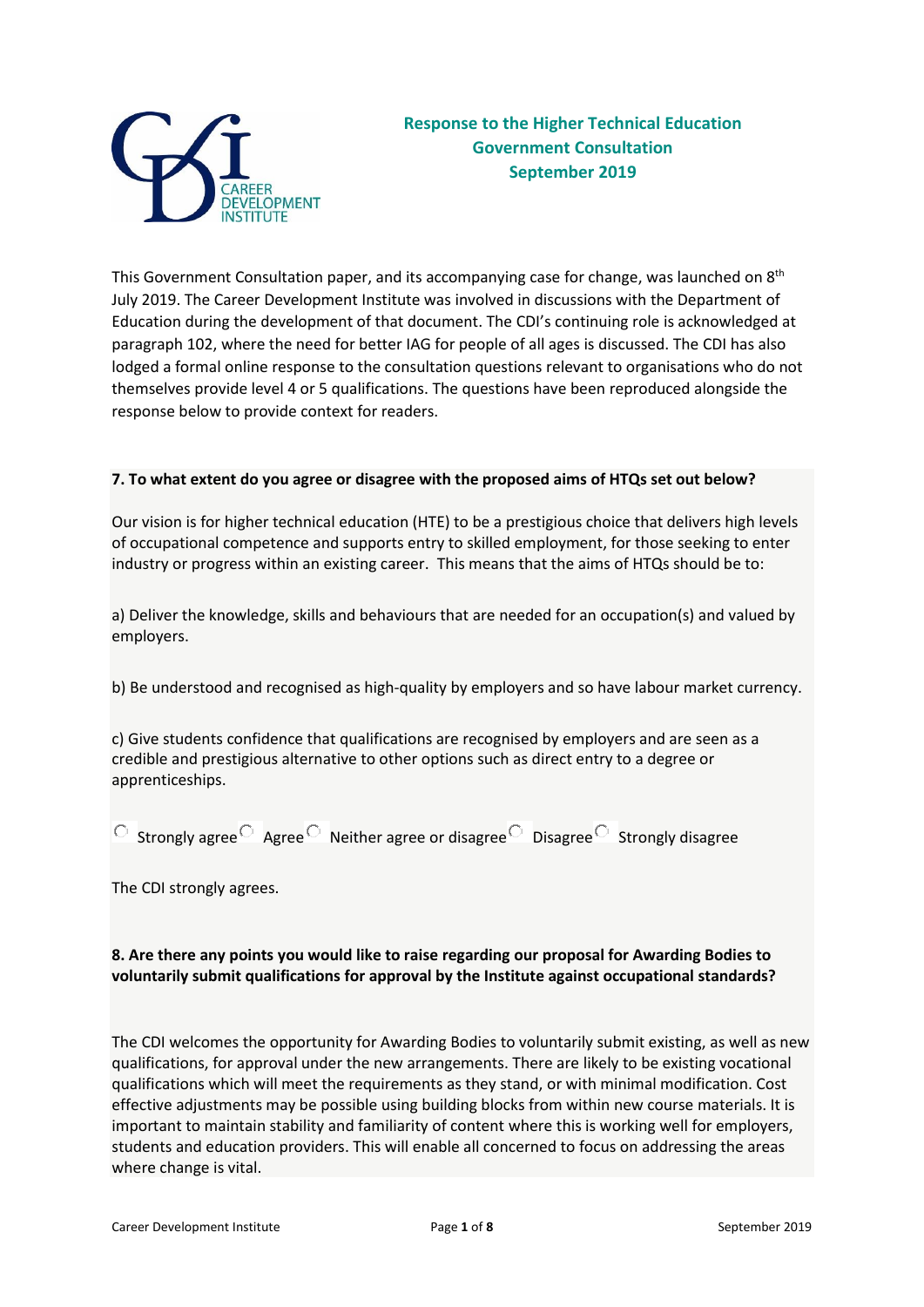We would ask that appropriate high level direction is provided, and sufficient overview is maintained of the approval of courses in specific areas across all main Awarding Bodies; with a website highlighting approved courses. This would reduce the likelihood of existing qualifications being deemed to be unsuitable purely because they have not completed the approval process at the same time as others. Two-way proactive dialogue and wider communication is also essential in those areas where it is decided taught provision is not regarded as appropriate. Feedback will need to be written in a tactful and supportive way, especially where a course/content is deemed to be in any way at variance with what is regarded as desirable by the Institute.

# **9. What is your view on our proposal that, upon approval of a higher technical qualification, there should generally be no transfer of copyright?**

 $\overline{S}$  Strongly agree Agree  $\overline{S}$  Neither agree or disagree Disagree Strongly disagree

The CDI neither agrees or disagrees.

# **What are your views about the circumstances in which it could be appropriate for the transfer of copyright to apply?**

The CDI believes that others in this market are better placed to comment on this issue. Together they need to develop an approach which protects the interests of learners undertaking courses as well as the commercial interests of Awarding Bodies.

# **11. Would you support incorporating the flexibilities/requirements in the statements (listed below) in the Institute approval process.**

Our intention is to establish a flexible system for qualification approval. As described above, Awarding Bodies will be able to choose whether to submit their qualifications for Institute approval against a standard, with clear incentives to do so (as set out in paragraphs 29-32). This model – approval of qualifications against the knowledge, skills and behaviours in a single occupational standard – is the core model we are proposing. However, we want to understand whether there is demand for additional features including:

a) Flexibility include additional content: it may be beneficial for Awarding Bodies to include a certain amount of occupationally-relevant content in a qualification, which is not aligned to occupational standards. This could respond to specific local and sectoral skills needs or reflect innovative or emerging practices. We are considering to what extent this added value outweighs the dilution of qualification focus and purpose, and whether there should be a limit on such additional content;

Strongly agree  $\overline{\circ}$  Agree  $\overline{\circ}$  Neither agree or disagree Disagree Strongly disagree

The CDI agrees even if the facility is not taken up at the outset.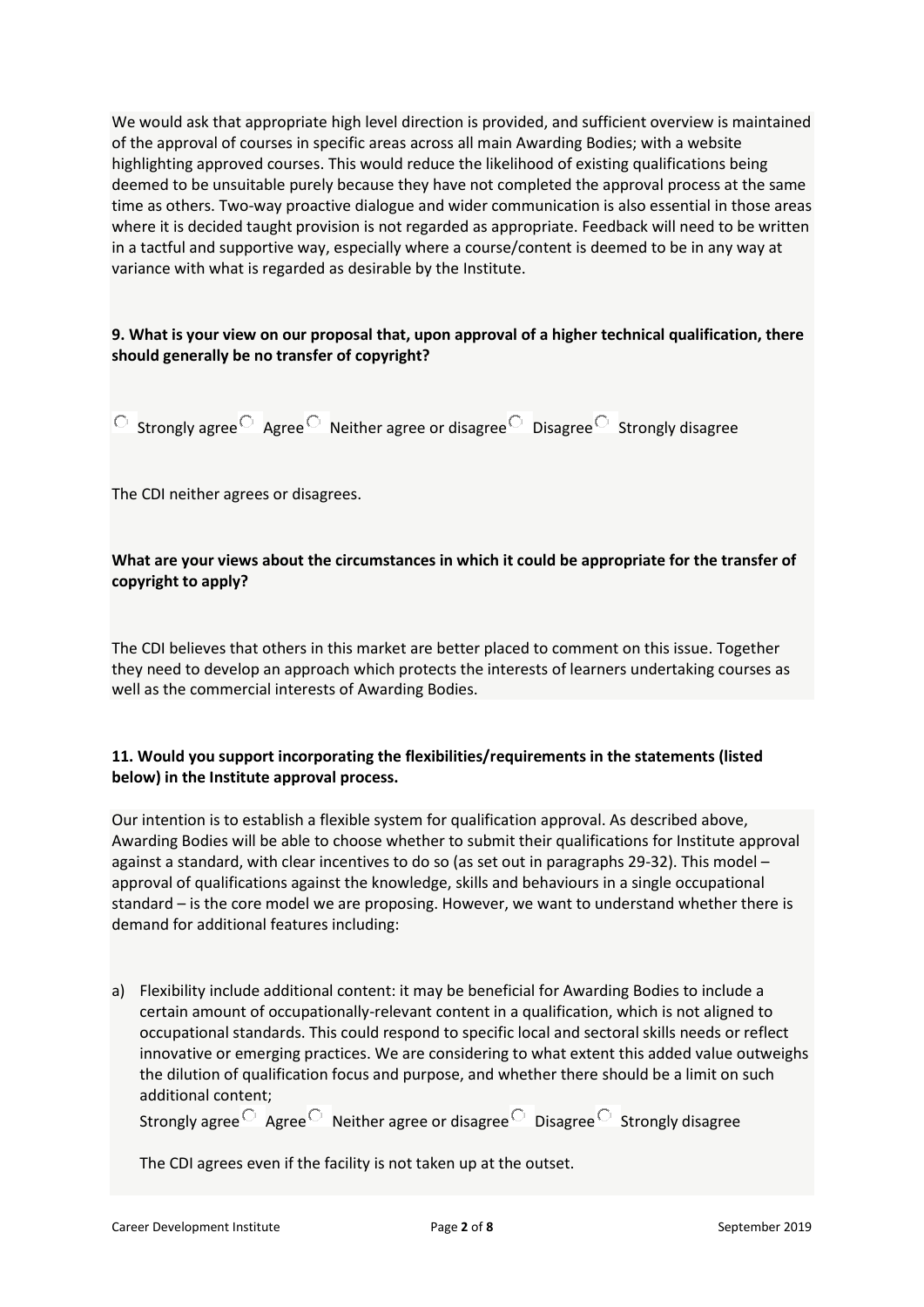b) Broader qualifications: whether there is business need for qualifications to be able to cover the knowledge, skills and behaviours in more than one occupational standard; Strongly agree  $\overline{\circ}$  Agree  $\overline{\circ}$  Neither agree or disagree Disagree Strongly disagree

The CDI agrees.

c) Smaller qualifications: whether there is value in Institute approval of smaller, more specialised awards that might cover some but not all of the knowledge, skills and behaviours in a relevant occupation;

```
Strongly agree \overline{\circ} Agree \overline{\circ} Neither agree or disagree Disagree Strongly disagree
```
The CDI agrees.

d) Flexible learning: whether and how modules or smaller qualifications should be approved by the Institute to allow students, especially adults, to step on and off of their course.

Strongly agree  $\overline{\text{O}}$  Agree  $\overline{\text{O}}$  Neither agree or disagree  $\overline{\text{O}}$  Disagree Strongly disagree

The CDI agrees.

e) Other requirements: whether it would be beneficial for the Institute to require proficiency in the following, alongside HTQs;

- (i) Other requirements: Maths
- (ii) Other requirements: English
- (iii) Other requirements: Digital skills
- (iv) Other essential transferable and employability skills
- (v) Alignment with professional body standards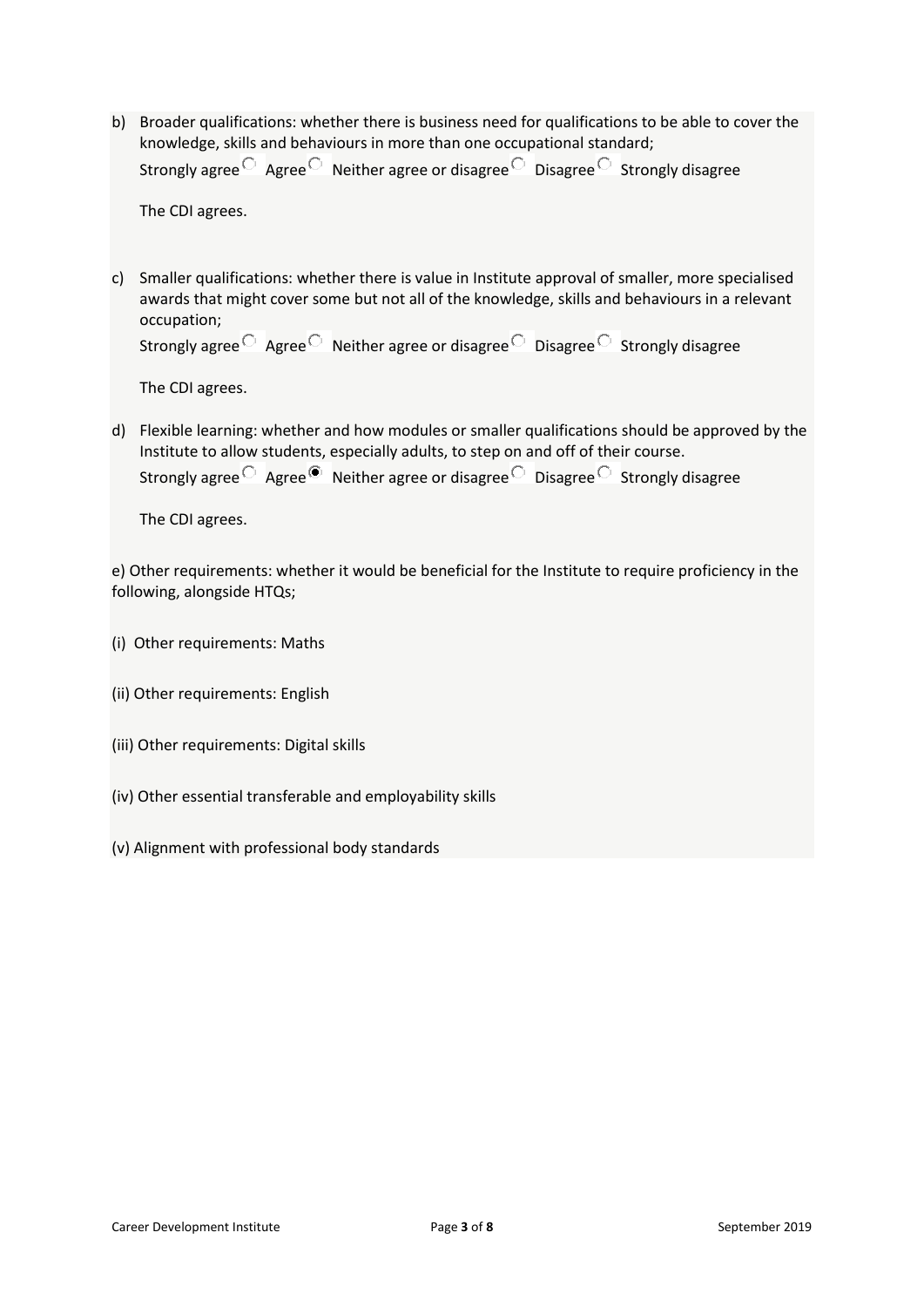(vi) A period of work-based learning.

The CDI neither agrees or disagrees in respect of sub-paragraphs e(i) to e(vi) above.

### **Are there any specific points you would like to raise in relation to the above?**

Others involved in developing these qualifications are better placed to make decisions about the usefulness of such incorporation. Qualifications already exist within the market to cover these aspects and it may be that additional integration is not necessary given that parallel provision.

## **12. Are there any points you would like to raise regarding our approach to retaining existing Ofqual and OfS regulatory arrangements?**

The CDI believes this to be sensible and workable approach.

## **13. Are the suggested criteria (listed below) suitable markers of high-quality technical provision?**

Please select Yes or No – The CDI response is Yes

Suitably qualified, experienced and occupationally competent teachers with high quality pedagogical skills. Leaders have the capacity and ability to ensure provision is sustainable and retains a clear focus on quality

• Strong links with employer networks and professional bodies, to ensure that the knowledge, skills and behaviours being delivered are valued by, and relevant to, employers who are engaged and investing in training; and

• Learning environments that provide access to facilities and equipment that are reflective of the workplace, including industry-relevant, up-to-date equipment.

• A range of criteria similar to that used in the IoT assessment process, which included evidence of; support for regional and national economic growth; employer engagement; relevance to occupations skills needs; and quality industry relevant teaching.

### **Give reasons for why or why not**

Although the CDI agrees that these are suitable markers, these need to be provided alongside appropriate career management and employability skills and high quality careers guidance. These skills should be delivered by appropriately qualified career advisers trained to a minimum L6/7 in careers guidance. and development. Learners not only need to learn the skills needed to work in the identified role within the relevant industry, but also need to develop self-awareness, confidence and resilience to transition into the world of work. They need other career management skills to be successful in the search for jobs, identification of suitable roles and compatible employers and then successfully acquire the job identified.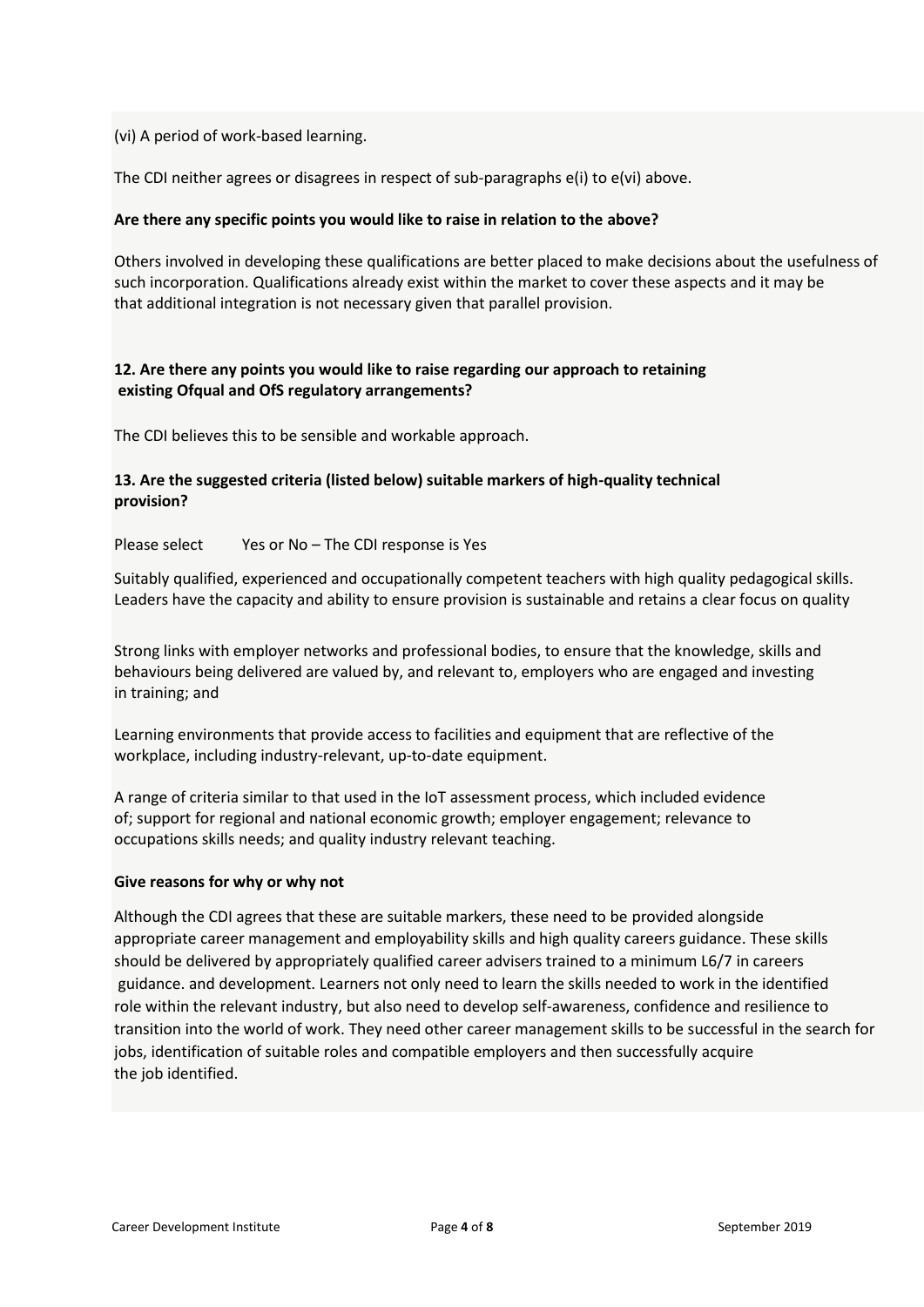**14. To what extent do you agree or disagree with the principle of the OfS applying technical ongoing registration conditions that a provider would be required to meet to indicate the high quality of their HTE provision? If you disagree what could an alternative approach be?**

If you disagree please give reasons

 $\overline{O}$  Strongly agree Agree  $\overline{O}$  Neither agree or disagree  $\overline{O}$  Disagree Strongly disagree

The CDI agrees.

#### **If you disagree please give reasons**

This additional requirement will help reassure learners of the quality of the provision selected.

**15. To what extent do you agree or disagree that linking grant or capital funding to meeting the technical ongoing registration conditions would encourage providers to deliver high-quality provision?**

Strongly agree  $\overline{\circ}$  Agree  $\overline{\circ}$  Neither agree or disagree  $\overline{\circ}$  Disagree Strongly disagree

The CDI neither agrees nor disagrees.

**a. How might this work to ensure provision best meets local skills needs?**

**b. What specifically would additional funding support?**

**c. Would additional costs be a barrier to delivering high quality HTQs, why?**

**d. Which would be a greater priority for providers: capital or recurrent grant funding? Or both equally? Why?**

**Please provide any comments below**

Others are better placed to comment on what would influence providers to deliver the required high quality provision.

**16. To what extent do you agree or disagree that we should explore how providers that meet the ongoing registration conditions specific to Higher Technical Education could have access to a more competitive student finance package for courses leading to approved HTQs, than those who do not meet the technical conditions?**

 $\overline{S}$  Strongly agree Agree  $\overline{S}$  Neither agree or disagree Disagree Strongly disagree

The CDI agrees

**Why?**

The CDI believes that investigating this aspect more deeply would better inform the decisions ultimately taken by course providers about which courses to run. It also has the potential to aid course selection by prospective students. However, in exploring this further, care would need to be taken to understand any legitimate reasons for running courses that do not meet the technical conditions prescribed and with that in mind, the detrimental impact that differentials in funding could have on their continued availability.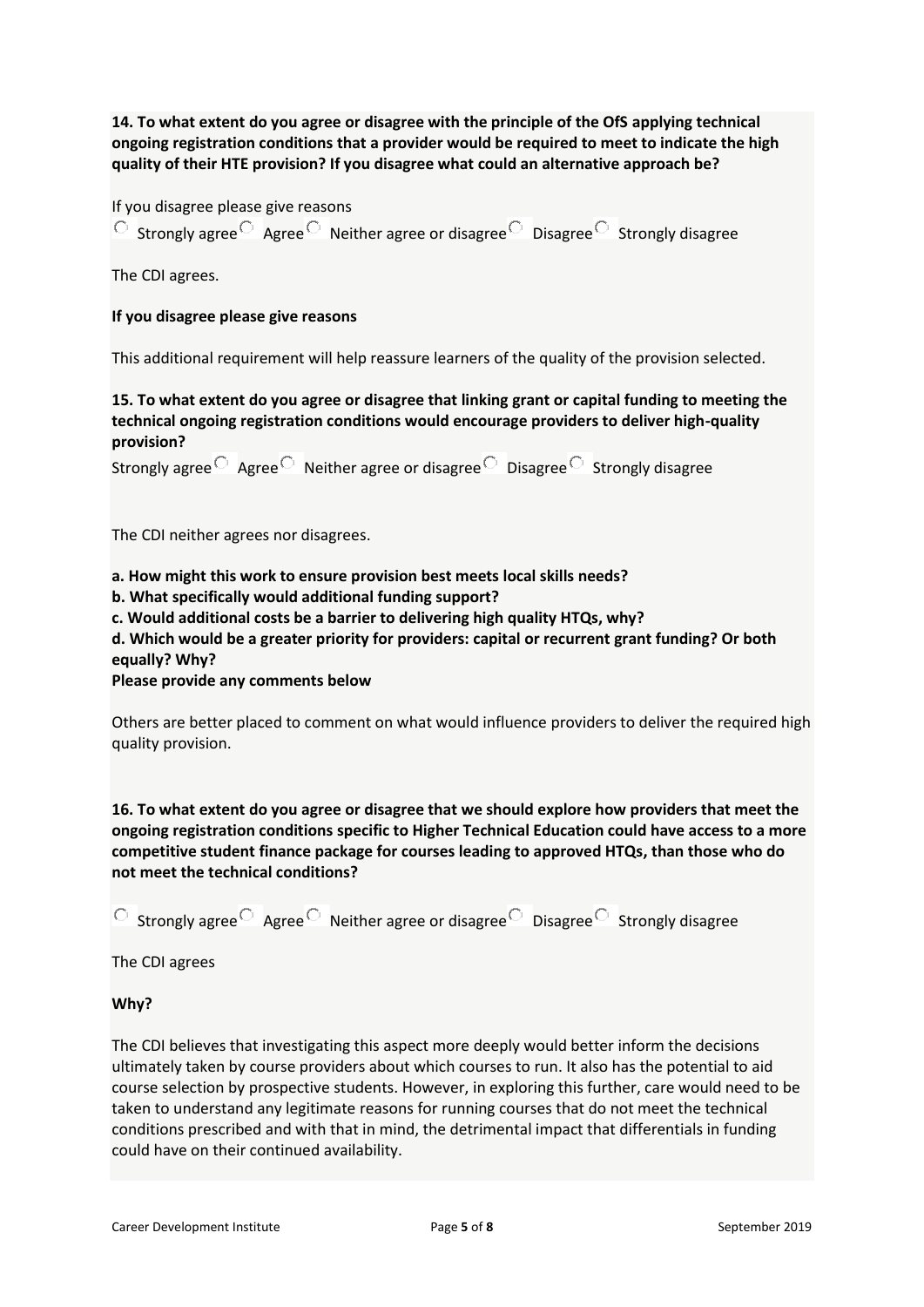# **17. To what extent do you agree or disagree that additional non-financial support will be needed to enable providers to develop their workforce and engage fully with employers?**

 $\degree$  Strongly agree Agree  $\degree$  Neither agree or disagree Disagree Strongly disagree

## **What might examples of non-financial support be?**

The CDI neither agrees nor disagrees. Others are better placed to comment on the support required.

**18. We welcome ideas from respondents on a) how providers could best allocate their existing resources to build and support capacity and delivery of approved HTQs, b) where additional help may be needed, c) and what providers think should be prioritised in terms of any future funding allocation.**

## **Please insert comments here**

Others are better placed to comment on what would influence providers to deliver high quality provision.

# **19. To what tent do you agree or disagree that there is a need and opportunity for more young people and adults (including those who need to upskill and retrain) to be undertaking HTE in the future?**

Strongly agree  $\overline{\circ}$  Agree  $\overline{\circ}$  Neither agree or disagree Disagree Strongly Disagree

The CDI strongly agrees.

### **Please provide examples from your experience:**

Others are better placed to supply specific examples. There are however numerous situations where personal circumstances can affect the ability of an individual worker to continue in their existing role – such as illness, injury or family social dependency. From the employer perspective, workforce retraining may be required when workforce requirements shrink or adapt to the use of new technology or to meet new commercial opportunities. The National Retraining Scheme has been set up to address this recognised need.

**20. In pages 34-36 we set out measures to improve the profile and prestige of HTE. We propose to ensure that HTQs have a clear product identity and are promoted through a campaign. We also want HTQs to be given the recognition they deserve in school and college destination measures and amongst employers. We will look to harness the prestige of high-quality providers and professional bodies to promote HTE. To what extent do you agree or disagree with these measures to improve the profile of HTE?**

 $\overline{O}$  Strongly agree Agree  $\overline{O}$  Neither agree or disagree Disagree Strongly disagree

The CDI strongly agrees.

### **Please provide any additional ideas**

Adjustment to the content of national and proprietary career advisory pages will be required to demonstrate the relative benefits and progression and work opportunities as against more prominent and well-known qualifications. All information about specific job roles and progression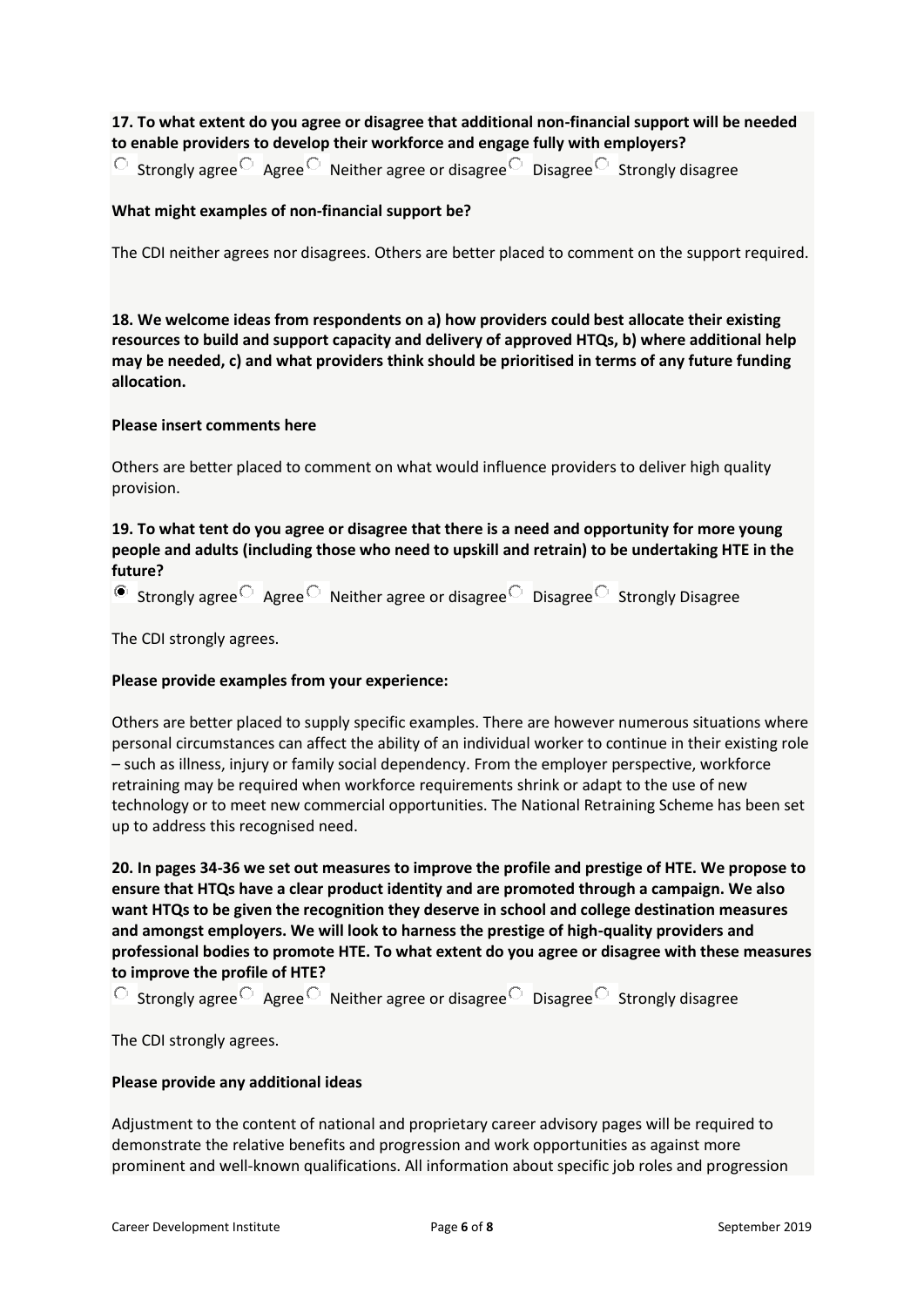routes will also need to be appropriately adjusted. Career development practitioners working in youth and adult careers guidance will have a vital role in educating students, workers and their families on how to evaluate the options going forward as will appropriately trained professionals within the recruitment industry and employers themselves.

**21. In pages 36-39, we set out measures to improve information, advice and guidance (IAG) for different groups. For young people and their teachers, we will work with the Careers & Enterprise Company, Career Development Institute and UCAS to achieve this, whilst for adults we will work with the National Careers Service and professional bodies to improve IAG. We will also improve employer understanding of HTE by working with LEPs, Growth Hubs and the National Apprenticeships Service. To what extent do you agree or disagree with these measures to improve IAG for young people and their teachers, adults and employers?**

Strongly agree  $\overline{\circ}$  Agree  $\overline{\circ}$  Neither agree or disagree Disagree Strongly disagree

The CDI agrees with this although wishes to point out that its members are also involved in supporting adults with their career related decisions. As recognised in paragraph 102, the Career Development Institute is the UK-wide professional body for the career development sector, whose members support learners, workers and unemployed people through lifelong career transitions, i.e. when changing, developing or enhancing careers across all age groups from secondary school through to older workers.

## **In what other ways could we help fill the HTE information gap for: Young people & their teachers**

In addition to the steps outlined in the consultation paper, specific provision could be made to include details of the changes within initial teacher training, and in the CPD activities for existing teachers. It would be helpful to include resources to enable career leaders and other to communicate this revised message clearly and succinctly to students, teachers and parents/carers as part of the wider communications activity.

### **In what other ways could we help fill the HTE information gap for: Adults**

Lessons could be learnt from the way in which the communication of the availability of modern apprenticeships was made to the adult workforce. Opportunities also exist through the HR profession CPD, as well as for career advisers, to ensure that those supporting adult learners are clear about the changes and their implications. This could help educate employers as well as individuals on the acceptability of these qualifications.

### **In what other ways could we help fill the HTE information gap for: Employers**

Employing staff with level 4 and 5 qualifications should be beneficial to employers as it could help with the granularity of pay scales, enable employers to take on staff with skills higher than level 3 and provide potential for smaller top up training activity in future. Sharing this information with organisations such as the CBI and the Chamber of Commerce and locally through LAs and LEPs would aid the spread of this message, alongside seeking their cooperation to build case study examples that will accelerate general understanding and acceptance.